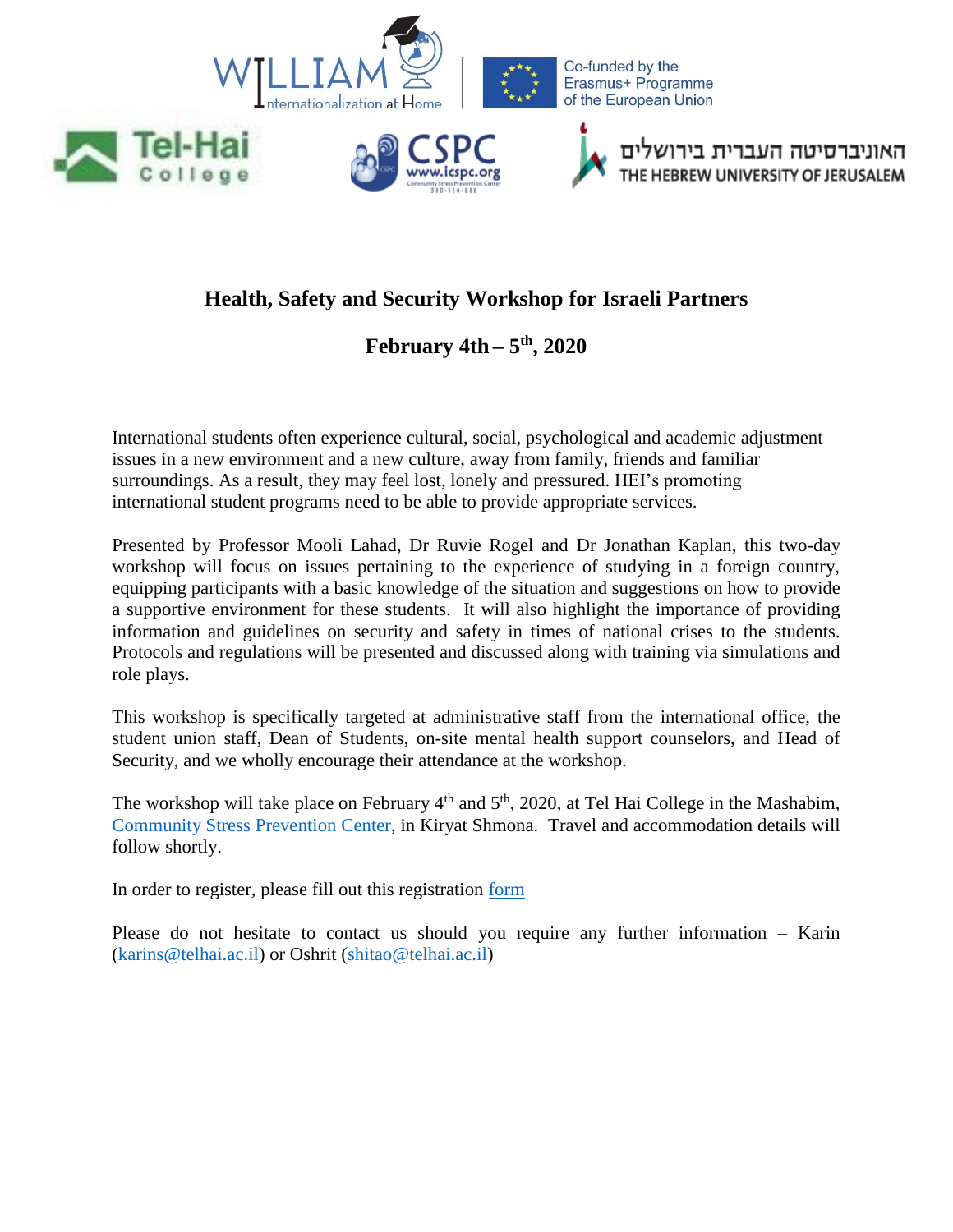

## **Tentative Schedule for Health, Safety and Security Workshop**

## **Tuesday 4th February, 2020**

- 09:30 10:00 **Coffee and gathering**
- 10:00 10:45 **The psychological state of mind of a student in an international environment** Professor Mooli Lahad, PhD, PhD, CSPC & Tel-Hai College
- 10:45 11.30 **Stress & immediate support** Dr Ruvie Rogel, PhD, CSPC
- 12:00 13:00 **Supporting a student in distress** Dr Ruvie Rogel, PhD, CSPC
- 13:00 14:00 **Light Lunch**
- 14:00 15:00 **Principles of handling security and safety events** Dr Jonathan Kaplan, HUJI
- 15:00 16:00 **Roundtables on security and safety** (basic guidelines on fire, earthquakes, floods, terror attacks etc. will be prepared and working in groups, partners will have to refine the best practice needed)
- 16:30 17:00 **Coffee Break**
- 17:00 18:30 **Simulation**